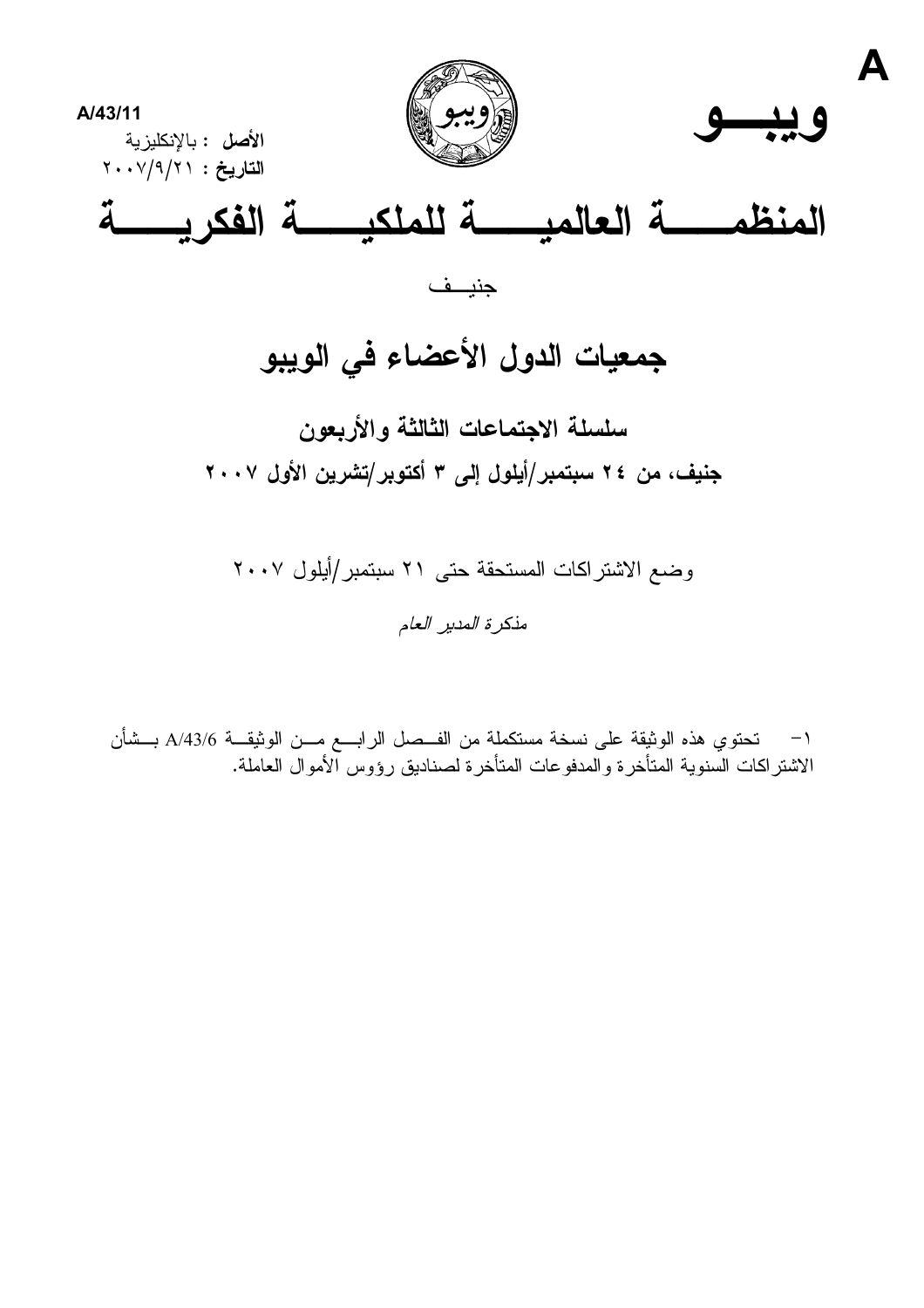وضع الاشتراكات المستحقة حتى ٢١ سبتمبر/أيلول ٢٠٠٧ الاشتراكات السنوية المتأخرة (ما عدا الاشتراكات المتأخرة للبلدان الآقل نموا والمدرجة في حساب خاص (مجمد) للسنوات السابقة لسنة ١٩٩٠)

1 2 " 3 .!' # - - - 0 أحادي الاشتر اكات المطبق منذ الأول من يناير /كانون الثاني ١٩٩٤ وبناء على أنظمة الاشتر اكات التي كانت مطبقة على الاتحادات الستة الممولة من الاشتراكات (أي باريس وبـــرن والتـــصنيف الــــدولي للبراءات ونيس ولوكارنو وفيينا) وعلى الويبو (بالنسبة إلى الدول الأعــضاء فـــي المنظمـــة وغيـــر الأعضاء في أي اتحاد) ما عدا الاشتراكات المتأخرة للبلدان الأقل نموا بشأن السنوات الـــسابقة لـــسنة ١٩٩٠ والمدرجة في حساب خاص (مجمد) والوارد بيانها في جدول الفقرة ٦ أدناه بدلا من ورودهـــا في هذا الجدول.

| State                    | Unitary/<br>Union/ | No Arrears/Year(s) of Arrears<br>(partial payment is indicated by an asterisk) |                  | Amount of Arrears<br>(Swiss francs) | $\frac{1}{\sqrt{6}}$ of<br>Total |
|--------------------------|--------------------|--------------------------------------------------------------------------------|------------------|-------------------------------------|----------------------------------|
|                          | <b>WIPO</b>        |                                                                                |                  |                                     | Arrears                          |
| Afghanistan              |                    | No arrears                                                                     |                  |                                     |                                  |
| Albania                  |                    | No arrears                                                                     |                  |                                     |                                  |
| Algeria                  |                    | No arrears                                                                     |                  |                                     |                                  |
| Andorra                  |                    | No arrears                                                                     |                  |                                     |                                  |
| Angola                   |                    | No arrears                                                                     |                  |                                     |                                  |
| Antigua and Barbuda      |                    | No arrears                                                                     |                  |                                     |                                  |
| Argentina                | Unitary            | $07*$                                                                          |                  | 32 560                              | 0.41                             |
| Armenia                  |                    | No arrears                                                                     |                  |                                     |                                  |
| Australia                |                    | No arrears                                                                     |                  |                                     |                                  |
| Austria                  |                    | No arrears                                                                     |                  |                                     |                                  |
| Azerbaijan               |                    | No arrears                                                                     |                  |                                     |                                  |
| Bahamas                  |                    | No arrears                                                                     |                  |                                     |                                  |
| Bahrain                  |                    | No arrears                                                                     |                  |                                     |                                  |
| Bangladesh               |                    | No arrears                                                                     |                  |                                     |                                  |
| Barbados                 |                    | No arrears                                                                     |                  |                                     |                                  |
| <b>Belarus</b>           |                    | No arrears                                                                     |                  |                                     |                                  |
| Belgium                  |                    | No arrears                                                                     |                  |                                     |                                  |
| Belize                   |                    | No arrears                                                                     |                  |                                     |                                  |
| Benin                    |                    | No arrears                                                                     |                  |                                     |                                  |
| Bhutan                   |                    | No arrears                                                                     |                  |                                     |                                  |
| Bolivia                  | Unitary            | $97*+98+99+00+01+02+03+04+05+06+07$                                            |                  | 30 972                              | 0.39                             |
| Bosnia and Herzegovina   |                    | No arrears                                                                     |                  |                                     |                                  |
| Botswana                 |                    | No arrears                                                                     |                  |                                     |                                  |
| <b>Brazil</b>            |                    | No arrears                                                                     |                  |                                     |                                  |
| Brunei Darussalam        |                    | No arrears                                                                     |                  |                                     |                                  |
| Bulgaria                 |                    | No arrears                                                                     |                  |                                     |                                  |
| Burkina Faso             | Unitary            | $03*+04+05+06+07$                                                              |                  | 6 5 5 7                             | 0.08                             |
| Burundi                  | Unitary            | 94+95+96+97+98+99+00+01+02+03+04+05+                                           |                  |                                     |                                  |
|                          | Paris              | $06+07$<br>90+91+92+93                                                         | 21 787<br>13 276 | 35 063                              | 0.44                             |
| Cambodia                 |                    | No arrears                                                                     |                  |                                     |                                  |
| Cameroon                 |                    | No arrears                                                                     |                  |                                     |                                  |
| Canada                   |                    | No arrears                                                                     |                  |                                     |                                  |
| Cape Verde               | Unitary            | $98+99+00+01+02+03+04+05+06+07$                                                |                  | 14 7 32                             | 0.19                             |
| Central African Republic | Unitary            | 94+95+96+97+98+99+00+01+02+03+04+05+<br>$06 + 07$                              |                  |                                     |                                  |
|                          | Paris              | $90+91+92+93$                                                                  | 21 787           |                                     |                                  |
|                          | Berne              | $90+91+92+93$                                                                  | 13 276           |                                     |                                  |
|                          |                    |                                                                                | 7460             | 42 5 23                             | 0.54                             |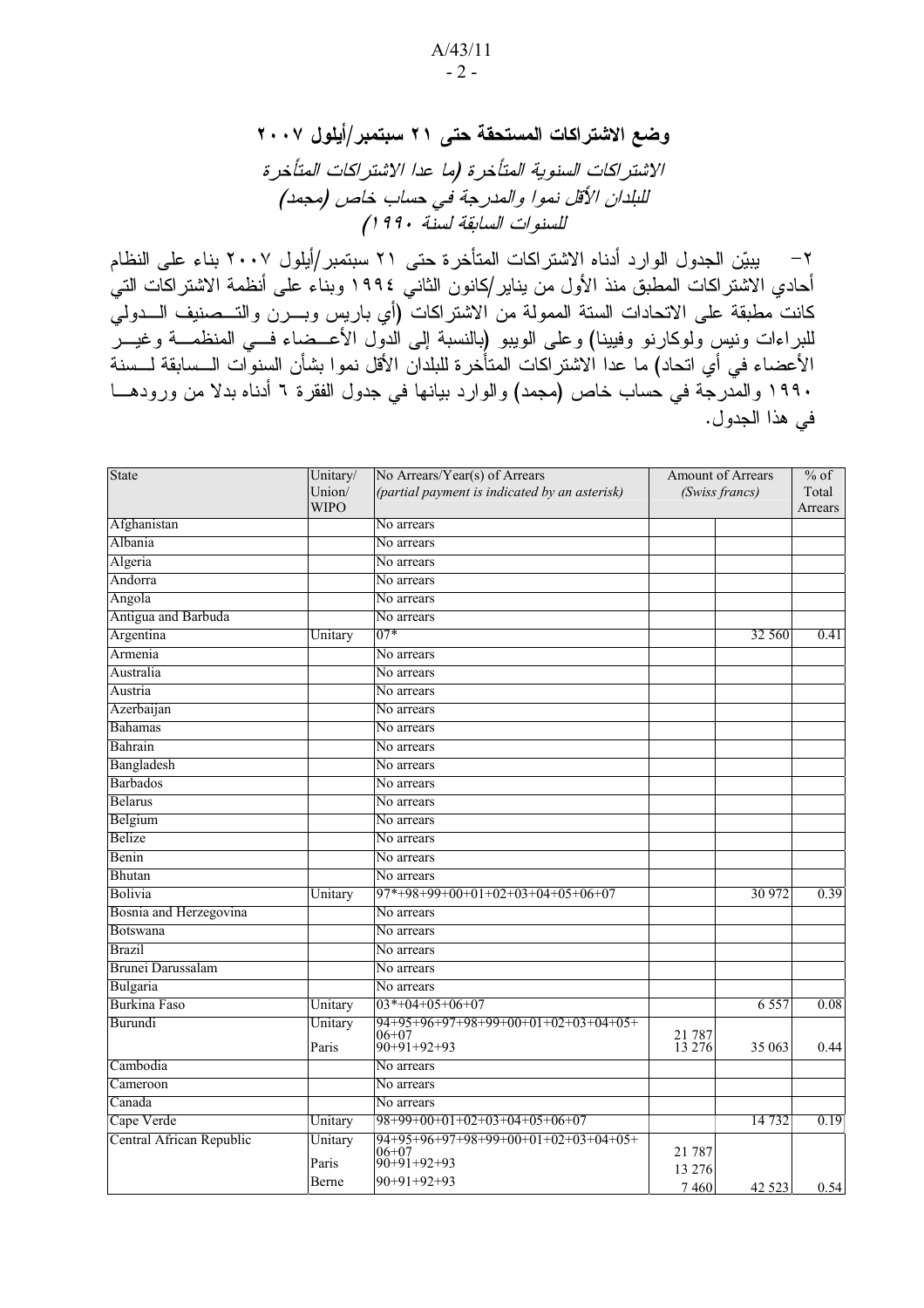## A/43/11 - 3 -

| <b>State</b>                             | Unitary/<br>Union/<br><b>WIPO</b> | No Arrears/Year(s) of Arrears<br>(partial payment is indicated by an asterisk) |          | Amount of Arrears<br>(Swiss francs) | $%$ of<br>Total<br>Arrears |
|------------------------------------------|-----------------------------------|--------------------------------------------------------------------------------|----------|-------------------------------------|----------------------------|
| Chad                                     | Unitary                           | 94+95+96+97+98+99+00+01+02+03+04+05+                                           |          |                                     |                            |
|                                          |                                   | $06 + 07$                                                                      | 21 7 8 7 |                                     |                            |
|                                          | Paris                             | $90+91+92+93$                                                                  | 13 276   |                                     |                            |
|                                          | Berne                             | $90+91+92+93$                                                                  | 7460     | 42 5 23                             | 0.54                       |
| Chile                                    |                                   | No arrears                                                                     |          |                                     |                            |
| China                                    |                                   | No arrears                                                                     |          |                                     |                            |
| Colombia                                 | Unitary                           | $07*$                                                                          |          | 745                                 | 0.01                       |
| Comoros                                  | Unitary                           | $06+07$                                                                        |          | 2 8 4 8                             | 0.04                       |
| Congo                                    | Unitary                           | 94+95+96+97+98+99+00+01+02+03+04+05+                                           |          |                                     |                            |
|                                          |                                   | $06 + 07$                                                                      | 43 5 83  |                                     |                            |
|                                          | Paris                             | 88*+89+90+91+92+93                                                             | 89 039   |                                     |                            |
|                                          | Berne                             | $88+89+90+91+92+93$                                                            | 64 273   | 196 895                             | 2.48                       |
| Costa Rica                               |                                   | No arrears                                                                     |          |                                     |                            |
| Côte d'Ivoire                            | Unitary                           | 94+95+96+97+98+99+00+01+02+03+04+05+                                           |          |                                     |                            |
|                                          |                                   | $06+07$                                                                        | 47 129   |                                     |                            |
|                                          | Paris                             | $92 + 93$                                                                      | 27 597   |                                     |                            |
|                                          | Berne                             | $91*+92+93$                                                                    | 35 856   | 110 582                             | 1.39                       |
| Croatia                                  |                                   | No arrears                                                                     |          |                                     |                            |
| Cuba                                     |                                   | No arrears                                                                     |          |                                     |                            |
| $\overline{C}$ yprus                     |                                   | No arrears                                                                     |          |                                     |                            |
| Czech Republic                           |                                   | No arrears                                                                     |          |                                     |                            |
| Democratic People's Republic of<br>Korea |                                   | No arrears                                                                     |          |                                     |                            |
| Democratic Republic of the               | Unitary                           | 94+95+96+97+98+99+00+01+02+03+04+05+                                           |          |                                     |                            |
| Congo                                    |                                   | $06 + 07$                                                                      | 21 787   |                                     |                            |
|                                          | Paris                             | $90+91+92+93$                                                                  | 159 959  |                                     |                            |
|                                          | Berne                             | $90+91+92+93$                                                                  | 90 326   | 272 072                             | 3.43                       |
| Denmark                                  |                                   | No arrears                                                                     |          |                                     |                            |
| Djibouti                                 | Unitary                           | $03+04+05+06+07$                                                               |          | 7 1 2 0                             | 0.09                       |
| Dominica                                 | Unitary                           | $06+07$                                                                        |          | 5 6 9 8                             | 0.07                       |
| Dominican Republic                       | Unitary                           | 94+95+96+97+98+99+00+01+02+03+04+05+                                           |          |                                     |                            |
|                                          |                                   | $06 + 07$                                                                      | 64 217   |                                     |                            |
|                                          | Paris                             | $63+64+65+66+67+68+69+70+71+72+$<br>73+74+75+76+77+78+79+80+81+82+             |          |                                     |                            |
|                                          |                                   | 83+84+85+86+87+88+89+90+91+92+93                                               |          |                                     |                            |
|                                          |                                   |                                                                                | 969 910  | 1 0 34 1 27                         | 13.04                      |
| Ecuador                                  |                                   | No arrears                                                                     |          |                                     |                            |
| Egypt                                    |                                   | No arrears                                                                     |          |                                     |                            |
| El Salvador                              |                                   | No arrears                                                                     |          |                                     |                            |
| Equatorial Guinea                        |                                   | No arrears                                                                     |          |                                     |                            |
| Eritrea                                  | Unitary                           | 07                                                                             |          | 1 4 2 4                             | 0.02                       |
| Estonia                                  |                                   | No arrears                                                                     |          |                                     |                            |
| Ethiopia                                 |                                   | No arrears                                                                     |          |                                     |                            |
| Fiji                                     |                                   | No arrears                                                                     |          |                                     |                            |
| Finland                                  |                                   | No arrears                                                                     |          |                                     |                            |
| France                                   |                                   | No arrears                                                                     |          |                                     |                            |
| Gabon                                    | Unitary                           | 94+95+96+97+98+99+00+01+02+03+04+05+<br>$06+07$                                | 47 129   |                                     |                            |
|                                          | Paris                             | 84*+85+86+87+88+89+90+91+92+93                                                 | 206 115  |                                     |                            |
|                                          | Berne                             | 84+85+86+87+88+89+90+91+92+93                                                  | 122 832  | 376 076                             | 4.74                       |
| Gambia                                   | Unitary                           | $97*+98+99+00+01+02+03+04+05+06+07$                                            |          | 16 25 2                             | 0.20                       |
| Georgia                                  |                                   | No arrears                                                                     |          |                                     |                            |
| Germany                                  |                                   | No arrears                                                                     |          |                                     |                            |
|                                          |                                   |                                                                                |          |                                     |                            |
| Ghana                                    | Unitary                           | 94+95+96+97+98+99+00+01+02+03+04+05+<br>$06+07$                                | 43 5 83  |                                     |                            |
|                                          | Paris                             | 83*+84+85+86+87+88+89+90+91+92+93                                              | 199 582  |                                     |                            |
|                                          | Berne                             | 93                                                                             | 3 8 2 3  | 246 988                             | 3.11                       |
| Greece                                   | Unitary                           | $07*$                                                                          |          | 68 3 66                             | 0.86                       |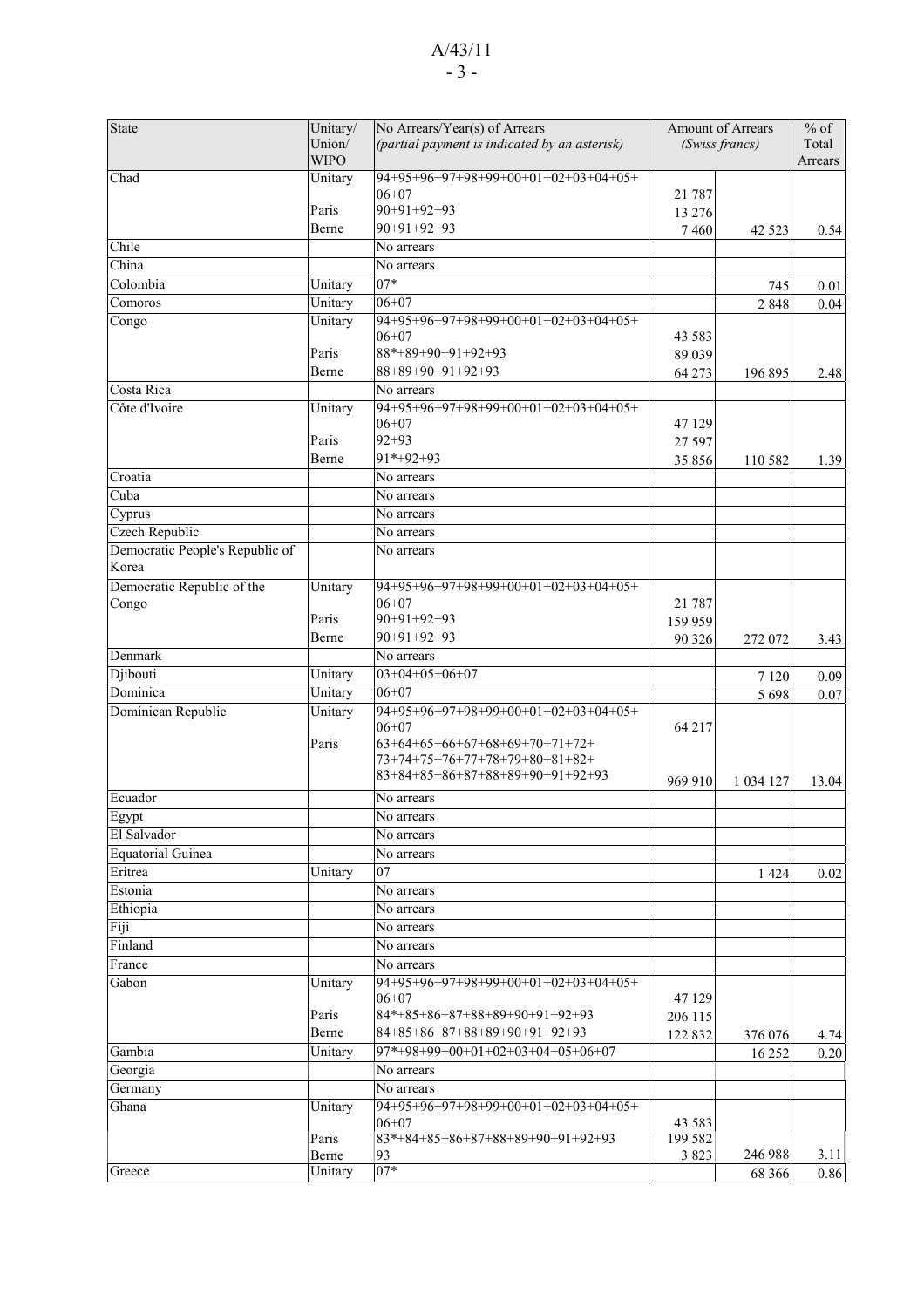#### A/43/11 - 4 -

| <b>State</b>                     | Unitary/    | No Arrears/Year(s) of Arrears                 |          | Amount of Arrears | $%$ of   |
|----------------------------------|-------------|-----------------------------------------------|----------|-------------------|----------|
|                                  | Union/      | (partial payment is indicated by an asterisk) |          | (Swiss francs)    | Total    |
|                                  | <b>WIPO</b> |                                               |          |                   | Arrears  |
| Grenada                          |             | $\overline{No}$ arrears                       |          |                   |          |
| Guatemala                        |             | No arrears                                    |          |                   |          |
| Guinea                           | Unitary     | 94+95+96+97+98+99+00+01+02+03+04+05+          |          |                   |          |
|                                  |             | $06 + 07$                                     | 21 7 8 7 |                   |          |
|                                  | Paris       | $90+91+92+93$                                 | 13 276   |                   |          |
|                                  | Berne       | $90+91+92+93$                                 | 7460     | 42 5 23           | 0.54     |
| Guinea-Bissau                    | Unitary     | $94+95+96+97+98+99+00+01+02+03+04+05+$        |          |                   |          |
|                                  |             | $06+07$                                       | 21 7 8 7 |                   |          |
|                                  | Paris       | 90+91+92+93                                   | 13 276   |                   |          |
|                                  | Berne       | $92 + 93$                                     | 3858     | 38 9 21           | 0.49     |
| Guyana                           | Unitary     | $06*+07$                                      |          | 5 6 7 9           | 0.07     |
| Haiti                            | Unitary     | $94+95+96+97+98+99+00+01+02+03+04+05+$        |          |                   |          |
|                                  |             | $06 + 07$                                     | 21 787   |                   |          |
|                                  | Paris       | $90*+91+92+93$                                | 10428    | 32 215            | 0.41     |
| <b>Holy See</b>                  |             | No arrears                                    |          |                   |          |
| Honduras                         |             | No arrears                                    |          |                   |          |
| Hungary                          |             | No arrears                                    |          |                   |          |
| Iceland                          |             | No arrears                                    |          |                   |          |
| India                            |             | No arrears                                    |          |                   |          |
| Indonesia                        |             | No arrears                                    |          |                   |          |
| Iran (Islamic Republic of)       | Unitary     | 07                                            |          | 45 5 7 9          | 0.57     |
| Iraq                             | Unitary     | 94+95+96+97+98+99+00+01+02+03+04+05+          |          |                   |          |
|                                  |             | $06 + 07$                                     | 115 386  |                   |          |
|                                  | Paris       | 84+85+86+87+88+89+90+91+92+93                 | 410 582  | 525 968           | 6.63     |
| Ireland                          |             | $\overline{No}$ arrears                       |          |                   |          |
| Israel                           |             | No arrears                                    |          |                   |          |
| Italy                            | Unitary     | $07*$                                         |          | 591 559           | 7.46     |
| Jamaica                          |             | No arrears                                    |          |                   |          |
| Japan                            |             | No arrears                                    |          |                   |          |
| Jordan                           |             | No arrears                                    |          |                   |          |
| Kazakhstan                       |             | No arrears                                    |          |                   |          |
| Kenya                            | Unitary     | $07*$                                         |          | 105               | 0.00     |
| Kuwait                           | Unitary     | $06 + 07$                                     |          | 22 790            | 0.29     |
| Kyrgyzstan                       |             | No arrears                                    |          |                   |          |
| Lao People's Democratic Republic |             | No arrears                                    |          |                   |          |
| Latvia                           |             | No arrears                                    |          |                   |          |
|                                  | Unitary     | 94+95+96+97+98+99+00+01+02+03+04+05+          |          |                   |          |
| $\left $ Lebanon $^{(1)}$        |             | $06+07*$                                      | 50 746   |                   |          |
|                                  | Paris       | $86+87+88+89+90+91+92+93$                     | 201 698  |                   |          |
|                                  | Berne       | $85*+86+87+88+89+90+91+92+93$                 | 273 940  |                   |          |
|                                  | Nice        | $85+86+87+88+89+90+91+92+93$                  | 23 502   | 549 886           | 6.94     |
| Lesotho                          |             | No arrears                                    |          |                   |          |
| Liberia                          |             | No arrears                                    |          |                   |          |
| Libyan Arab Jamahiriya           | Unitary     | $00*+01+02+03+04+05+06+07$                    |          | 63 472            | $0.80\,$ |
| Liechtenstein                    |             | No arrears                                    |          |                   |          |
| Lithuania                        |             | No arrears                                    |          |                   |          |
| Luxembourg                       |             | No arrears                                    |          |                   |          |
| Madagascar                       |             | No arrears                                    |          |                   |          |
| Malawi                           |             | No arrears                                    |          |                   |          |
| Malaysia                         |             | No arrears                                    |          |                   |          |
| Maldives                         | Unitary     | 07                                            |          | 1424              | $0.02\,$ |
|                                  |             |                                               |          |                   |          |

<sup>(י)</sup> وضبع في يوليه/تموز ٢٠٠٦ جدول بهدف تسديد الاشنزر اكات المتأخرِ ة التي تخص اتحادات باريس وبرن ونيس والنظام أحاّدي الاشّتراكات في عشر دفعات سنوية. واستلمت الدفعة الأولى خّلال سنة ٢٠٠٧.

 $\overline{a}$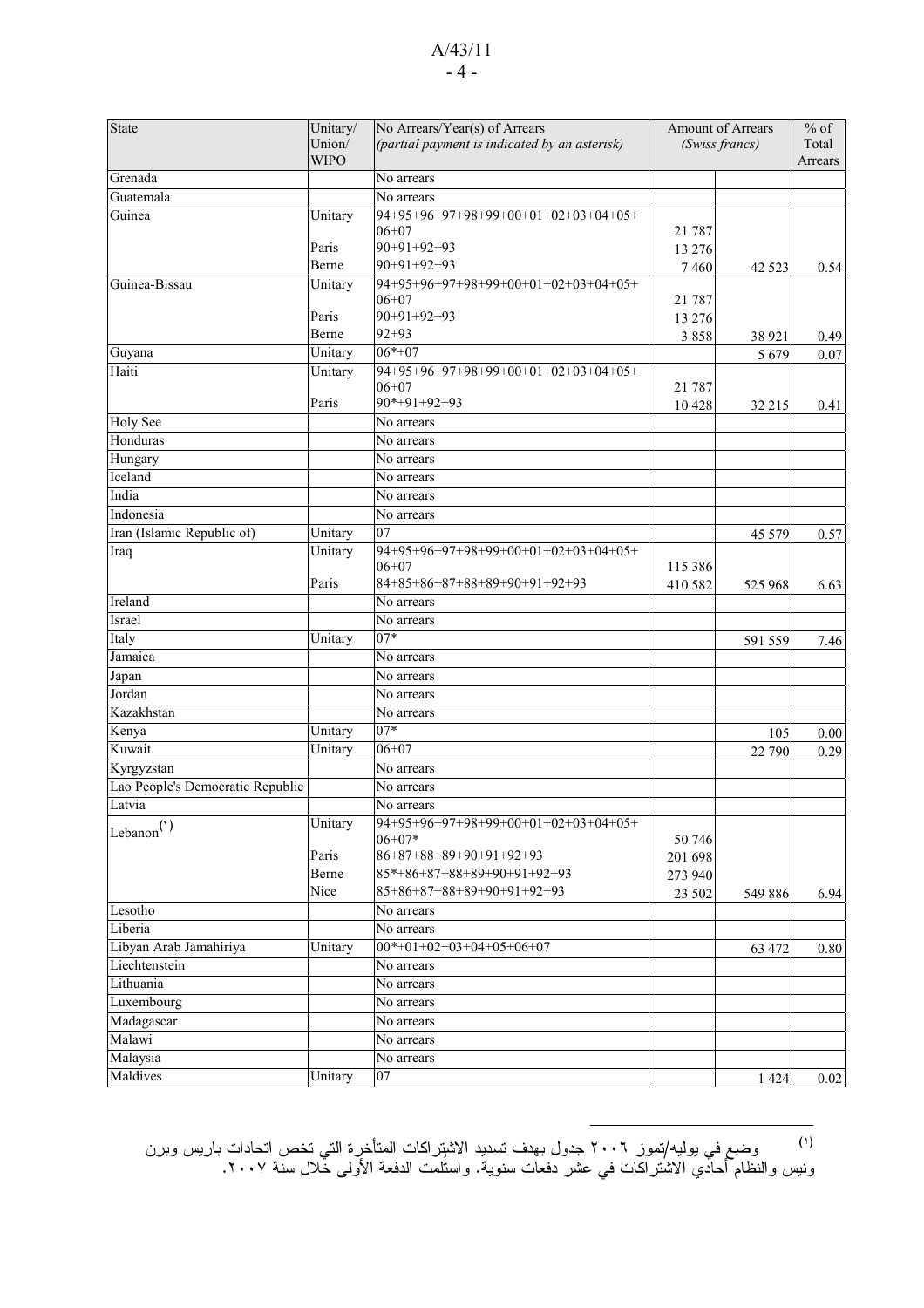## A/43/11 - 5 -

| State                            | Unitary/    | No Arrears/Year(s) of Arrears                 | Amount of Arrears |                | $%$ of  |
|----------------------------------|-------------|-----------------------------------------------|-------------------|----------------|---------|
|                                  | Union/      | (partial payment is indicated by an asterisk) |                   | (Swiss francs) | Total   |
|                                  | <b>WIPO</b> |                                               |                   |                | Arrears |
| Mali                             | Unitary     | $07*$                                         |                   | 1 1 7 4        | 0.01    |
| Malta                            |             | No arrears                                    |                   |                |         |
| Mauritania                       | Unitary     | 94+95+96+97+98+99+00+01+02+03+04+05+          |                   |                |         |
|                                  |             | $06 + 07$                                     | 21 787            |                |         |
|                                  | Paris       | 90+91+92+93                                   | 13 276            |                |         |
|                                  | Berne       | $90+91+92+93$                                 | 7460              | 42 5 23        | 0.54    |
| Mauritius                        |             | No arrears                                    |                   |                |         |
| Mexico                           |             | No arrears                                    |                   |                |         |
| Micronesia (Federated States of) | Unitary     | $05*+06+07$                                   |                   | 5951           | 0.08    |
| Moldova                          |             | No arrears                                    |                   |                |         |
| Monaco                           |             | No arrears                                    |                   |                |         |
| Mongolia                         |             | No arrears                                    |                   |                |         |
| Montenegro                       | Unitary     | 07                                            |                   | 11 395         | 0.14    |
| Morocco                          |             | No arrears                                    |                   |                |         |
| Mozambique                       |             | No arrears                                    |                   |                |         |
| Myanmar                          | Unitary     | 07                                            |                   | 1 4 2 4        | 0.02    |
| Namibia                          |             | No arrears                                    |                   |                |         |
| Nepal                            |             | No arrears                                    |                   |                |         |
| Netherlands                      |             | No arrears                                    |                   |                |         |
|                                  |             |                                               |                   |                |         |
| New Zealand                      |             | No arrears                                    |                   |                |         |
| Nicaragua                        | Unitary     | $06*+07$                                      |                   | 5 607          | 0.07    |
| Niger                            | Unitary     | 94+95+96+97+98+99+00+01+02+03+04+05+          |                   |                |         |
|                                  | Paris       | $06 + 07$                                     | 21 787            |                |         |
|                                  |             | $90+91+92+93$                                 | 13 276            |                |         |
|                                  | Berne       | $90+91+92+93$                                 | 7460              | 42 5 23        | 0.54    |
| Nigeria                          | Unitary     | 94+95+96+97+98+99+00+01+02+03+04+05+          |                   |                |         |
|                                  | Paris       | $06 + 07$<br>91*+92+93                        | 284 704           |                |         |
|                                  |             |                                               | 237 156           | 521 860        | 6.58    |
| Norway                           |             | No arrears                                    |                   |                |         |
| Oman                             |             | No arrears                                    |                   |                |         |
| Pakistan                         |             | No arrears                                    |                   |                |         |
| Panama                           |             | No arrears                                    |                   |                |         |
| Papua New Guinea                 |             | No arrears                                    |                   |                |         |
| Paraguay                         |             | No arrears                                    |                   |                |         |
| Peru                             | Unitary     | $05*+06+07$                                   |                   | 12739          | 0.16    |
| Philippines                      | Unitary     | $07*$                                         |                   | 467            | 0.01    |
| Poland                           |             | No arrears                                    |                   |                |         |
| Portugal                         |             | No arrears                                    |                   |                |         |
| Qatar                            |             | No arrears                                    |                   |                |         |
| Republic of Korea                |             | No arrears                                    |                   |                |         |
| Romania                          |             | No arrears                                    |                   |                |         |
| Russian Federation               |             | No arrears                                    |                   |                |         |
| Rwanda                           |             | No arrears                                    |                   |                |         |
| Saint Kitts and Nevis            |             | No arrears                                    |                   |                |         |
| Saint Lucia                      |             | No arrears                                    |                   |                |         |
| Saint Vincent and the Grenadines |             | No arrears                                    |                   |                |         |
| Samoa                            |             | No arrears                                    |                   |                |         |
| San Marino                       |             | No arrears                                    |                   |                |         |
| Sao Tome and Principe            | Unitary     | 99+00+01+02+03+04+05+06+07                    |                   |                |         |
| Saudi Arabia                     |             |                                               |                   | 12 974         | 0.16    |
|                                  |             | No arrears                                    |                   |                |         |
| Senegal                          |             | $\overline{N}$ o arrears                      |                   |                |         |
| Serbia                           | Unitary     | 94+95+96+97+98+99+00+01                       | 847 668           |                |         |
|                                  | Paris       | 93*                                           | 79 996            |                |         |
|                                  | Berne       | $91+92+93$                                    | 135 984           |                |         |
|                                  | Nice        | 93                                            | 6 4 4 7           |                |         |
|                                  | Locarno     | 93                                            | 2 2 4 7           | 1 072 342      | 13.53   |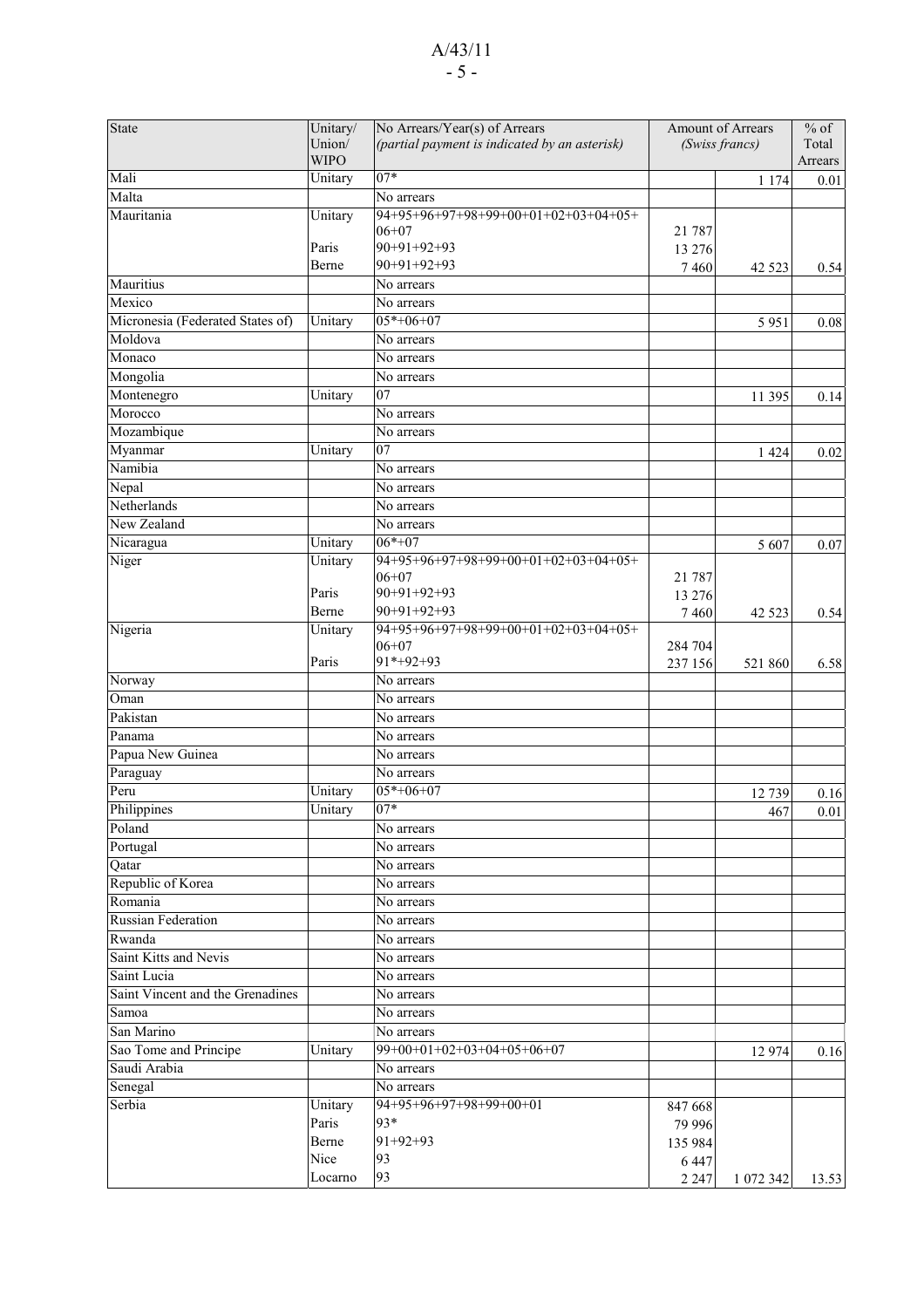## A/43/11 - 6 -

| State                                        | Unitary/<br>Union/<br><b>WIPO</b> | No Arrears/Year(s) of Arrears<br>(partial payment is indicated by an asterisk) |          | Amount of Arrears<br>(Swiss francs) | $%$ of<br>Total<br>Arrears |
|----------------------------------------------|-----------------------------------|--------------------------------------------------------------------------------|----------|-------------------------------------|----------------------------|
| Seychelles                                   |                                   | No arrears                                                                     |          |                                     |                            |
| Sierra Leone                                 |                                   | No arrears                                                                     |          |                                     |                            |
| Singapore                                    |                                   | No arrears                                                                     |          |                                     |                            |
| Slovakia                                     |                                   | No arrears                                                                     |          |                                     |                            |
| Slovenia                                     |                                   | No arrears                                                                     |          |                                     |                            |
| Somalia                                      | Unitary                           |                                                                                |          |                                     |                            |
|                                              |                                   | $06 + 07$                                                                      | 21 7 8 7 |                                     |                            |
|                                              | <b>WIPO</b>                       | $90+91+92+93$                                                                  | 4 4 5 2  | 26 239                              | 0.33                       |
| South Africa                                 |                                   | No arrears                                                                     |          |                                     |                            |
| Spain                                        |                                   | No arrears                                                                     |          |                                     |                            |
| Sri Lanka                                    |                                   | No arrears                                                                     |          |                                     |                            |
| Sudan                                        |                                   | No arrears                                                                     |          |                                     |                            |
| Suriname                                     | Unitary                           | 94+95+96+97+98+99+00+01+02+03+04+05+                                           |          |                                     |                            |
|                                              |                                   | $06+07$                                                                        | 43 5 83  |                                     |                            |
|                                              | Paris                             | $90+91+92+93$                                                                  | 64 819   |                                     |                            |
|                                              | Berne                             | $90+91+92+93$                                                                  | 36 540   |                                     |                            |
|                                              | <b>IPC</b>                        | 89*+90+91+92+93<br>$90+91+92+93$                                               | 33 586   |                                     |                            |
|                                              | Nice                              |                                                                                | 5 4 3 2  | 183 960                             | 2.32                       |
| Swaziland                                    |                                   | No arrears                                                                     |          |                                     |                            |
| Sweden                                       |                                   | No arrears                                                                     |          |                                     |                            |
| Switzerland                                  |                                   | No arrears                                                                     |          |                                     |                            |
| Syrian Arab Republic                         |                                   | No arrears                                                                     |          |                                     |                            |
| Tajikistan                                   |                                   | No arrears                                                                     |          |                                     |                            |
| Thailand                                     |                                   | No arrears                                                                     |          |                                     |                            |
| The former Yugoslav Republic of<br>Macedonia |                                   | No arrears                                                                     |          |                                     |                            |
| Togo                                         | Unitary                           | $94+95+96+97+98+99+00+01+02+03+04+05+$                                         |          |                                     |                            |
|                                              |                                   | $06 + 07$                                                                      | 21 7 8 7 |                                     |                            |
|                                              | Paris                             | $92 + 93$                                                                      | 6899     |                                     |                            |
|                                              | Berne                             | $92 + 93$                                                                      | 3858     | 32 544                              | 0.41                       |
| Tonga                                        |                                   | No arrears                                                                     |          |                                     |                            |
| Trinidad and Tobago                          |                                   | No arrears                                                                     |          |                                     |                            |
| Tunisia                                      | Unitary                           | $07*$                                                                          |          | 5 1 3 3                             | 0.06                       |
| Turkey                                       |                                   | No arrears                                                                     |          |                                     |                            |
| Turkmenistan                                 |                                   | No arrears                                                                     |          |                                     |                            |
| Uganda                                       | Unitary                           | $07*$                                                                          |          | 453                                 | 0.01                       |
| Ukraine                                      |                                   | No arrears                                                                     |          |                                     |                            |
| United Arab Emirates                         |                                   | No arrears                                                                     |          |                                     |                            |
| United Kingdom                               |                                   | No arrears                                                                     |          |                                     |                            |
| United Republic of Tanzania                  |                                   | No arrears                                                                     |          |                                     |                            |
| <b>United States of America</b>              | Unitary                           | $06*+07$                                                                       |          | 1 462 659                           | 18.45                      |
| Uruguay                                      | Unitary                           | $05+06+07$                                                                     |          | 17 091                              | 0.22                       |
| Uzbekistan                                   |                                   | No arrears                                                                     |          |                                     |                            |
| Venezuela                                    |                                   | No arrears                                                                     |          |                                     |                            |
| Viet Nam                                     |                                   | No arrears                                                                     |          |                                     |                            |
| Yemen                                        |                                   | No arrears                                                                     |          |                                     |                            |
| Zambia                                       |                                   | No arrears                                                                     |          |                                     |                            |
| Zimbabwe                                     | Unitary                           | $06 + 07$                                                                      |          | 5 6 9 8                             | $0.07\,$                   |

#### **Total amount of arrears**

| <b>Unitary Contributions</b>          | 4 288 032 |        |
|---------------------------------------|-----------|--------|
| Contribution-financed Unions and WIPO | 3 640 968 |        |
| <b>Grand Total</b>                    | 7929 000  | 100.00 |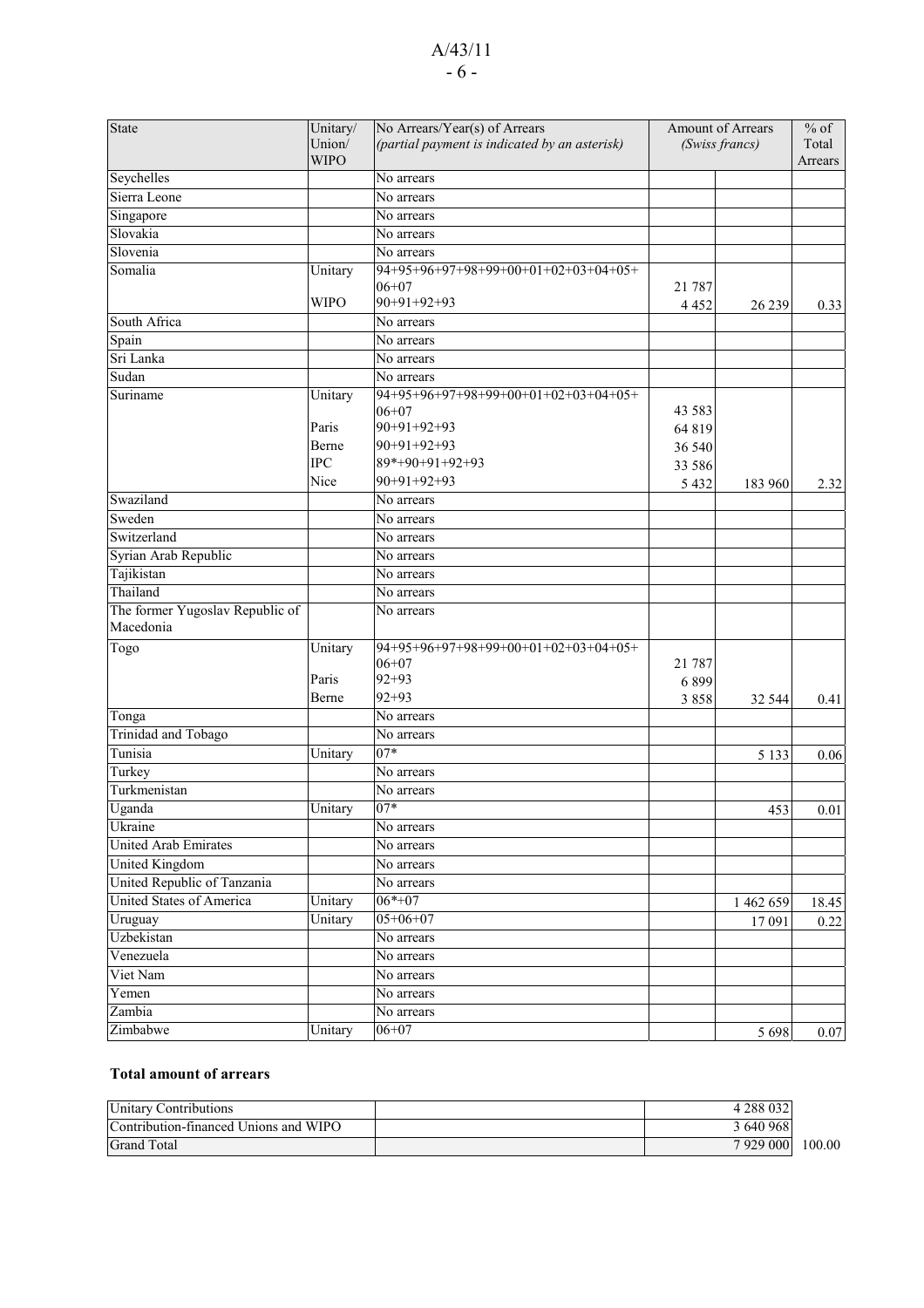#### الملاحظات

بلغ مجموع الاشتراكات التي ظلت مستحقة حتى ٢١ سبتمبر/أيلول ٢٠٠٧ نحو ٧,٩ مليــون  $-\tau$ فرنك، منها ٤٫٣ مليون فرنك يخص النظام أحادي الاشتراكات و٣٫٦ مليون فرنك يخص الاشتراكات السابقة لسنة ١٩٩٤ بشأن الاتحادات الممولة من الاشتراكات والويبو. ويعادل مجمـــو ع الاشــــتراكات المتأخر ة ٤٥,٥٪ من مبلغ الاشتر اكات المستحقة عن سنة ٢٠٠٧، أي ١٧,٤ مليون فرنك.

وسيبلّغ كل مبلغ يُدفع للمكتب الدولي ما بين ٢١ و ٢٤ سبتمبر/أيلول ٢٠٠٧ للجمعيـــات لـــدى  $-\xi$ النظر في هذه الوثيقة.

وستبلَّغ قائمة الدول التي فقدت حق التصويت في جمعيـــة أو أكثـــر مـــن الجمعيـــات حتــــى  $-$  0 ٢٤ سبتمبر /أيلول ٢٠٠٧ بناء على الطلب.

٦— تجدر الإشار ة إلى أن الاشتراكات المتأخر ة للبلدان الأقل نموا بشأن الـــسنوات الـــسابقة لـــسنة ١٩٩٠ قد وضعت في حساب خاص جُدِّد مبلغه في ناريخ ٣١ ديسمبر/كـــانون الأول ١٩٨٩، عصــلا بالقرار الذي انخذه كل من مؤتمر الويبو وجمعيتى اتحادي باريس وبرن فى الدورات العاديــــة لــــسنة ١٩٩١ (انظر الوثيقة AB/XXII/20 والفقرة ١٢٧ من الوثيقة AB/XXII/22). ويرد في الجدول التالي بيان تلك الاشتراكات المتأخرة حتى ٢١ سبتمبر/أيلول ٢٠٠٧ بشأن اتحادي بـــاريس وبـــرن وبـــشأن الويبو. وستحاط الجمعيات علما بأي مبلغ يسدد للمكتب الدولي ما بين ٢١ و ٢٤ سبتمبر/أيلول ٢٠٠٧ لدى النظر في هذه الوثيقة.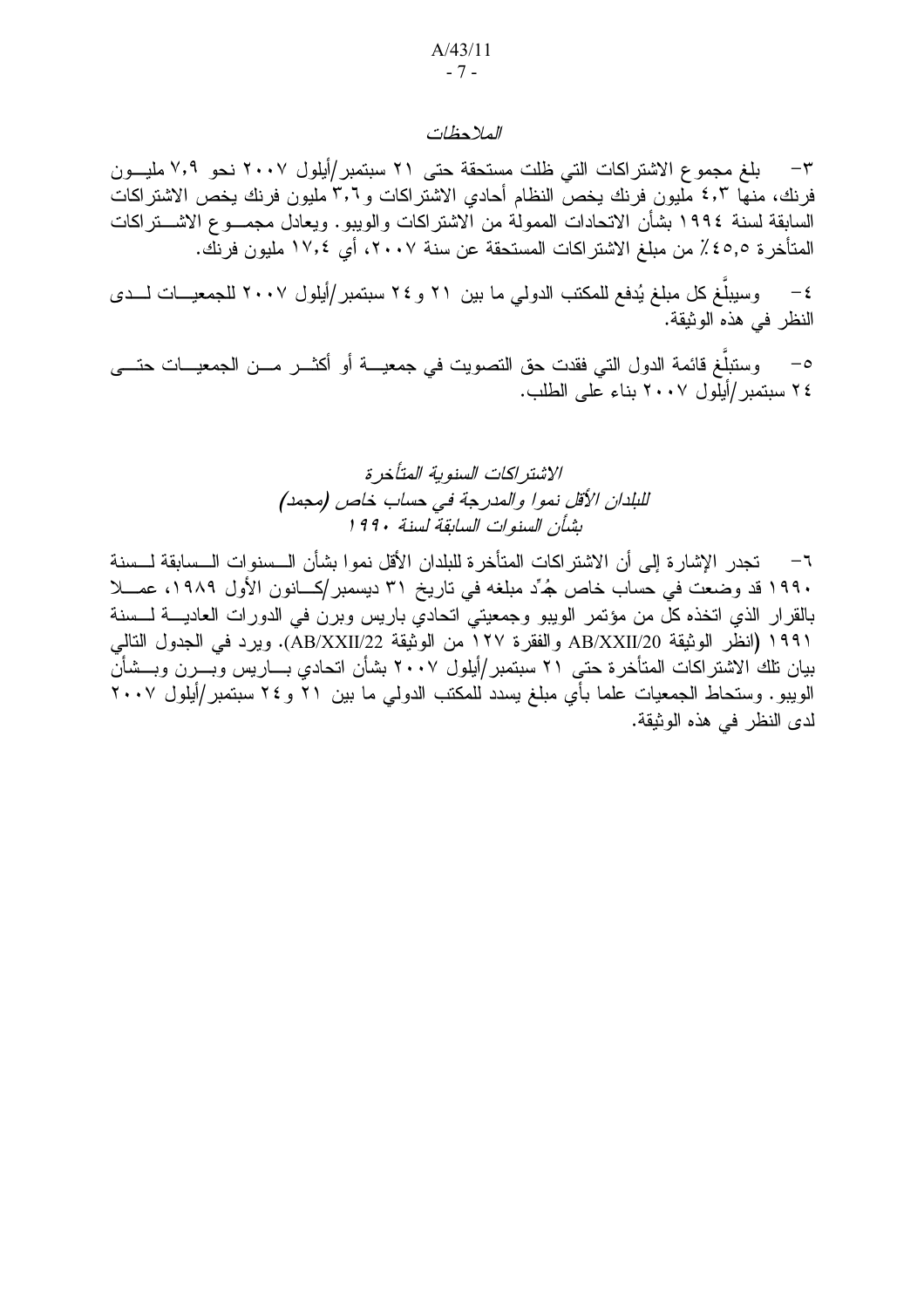## A/43/11 - 8 -

| State                       | Union/<br><b>WIPO</b> | Year(s) of Arrears<br>(partial payment is indicated by an asterisk)                                 | Amount of Arrears<br>(Swiss francs) |         | $%$ of<br>Total<br>Arrears |
|-----------------------------|-----------------------|-----------------------------------------------------------------------------------------------------|-------------------------------------|---------|----------------------------|
| Burkina Faso                | Paris<br>Berne        | 77*+78+79+80+81+82+83+84+85+86+<br>$87 + 88 + 89$<br>77+78+79+80+81+82+83+84+85+86+87+              | 217518                              |         |                            |
|                             |                       | $88 + 89$                                                                                           | 137 566                             | 355 084 | 7.81                       |
| Burundi                     | Paris                 | 78+79+80+81+82+83+84+85+86+87+88+<br>89                                                             |                                     | 214 738 | 4.72                       |
| Central African Republic    | Paris                 | $76*+77+78+79+80+81+82+83+84+85+$<br>$86+87+88+89$                                                  | 273 509                             |         |                            |
|                             | Berne                 | $80*+81+82+83+84+85+86+87+88+89$                                                                    | 114 858                             | 388 367 | 8.54                       |
| Chad                        | Paris<br>Berne        | 71+72+73+74+75+76+77+78+79+80+81+<br>$82+83+84+85+86+87+88+89$<br>72+73+74+75+76+77+78+79+80+81+82+ | 250 957                             |         |                            |
|                             |                       | 83+84+85+86+87+88+89                                                                                | 156 387                             | 407 344 | 8.96                       |
| Democratic Republic of the  | Paris                 | $81*+82+83+84+85+86+87+88+89$                                                                       | 500 200                             |         |                            |
| Congo                       | Berne                 | $81*+82+83+84+85+86+87+88+89$                                                                       | 301 015                             | 801 215 | 17.63                      |
| Gambia                      | <b>WIPO</b>           | 83+84+85+86+87+88+89                                                                                |                                     | 55 250  | 1.22                       |
| Guinea                      | Paris                 | 83+84+85+86+87+88+89                                                                                | 148779                              |         |                            |
|                             | Berne                 | $83*+84+85+86+87+88+89$                                                                             | 81 293                              | 230 072 | 5.06                       |
| Guinea-Bissau               | Paris                 | 89                                                                                                  |                                     | 23 213  | 0.51                       |
| Haiti                       | Paris                 | 79*+80+81+82+83+84+85+86+87+88+89                                                                   |                                     | 347 037 | 7.64                       |
| Mali                        | Paris                 | 84+85+86+87+88+89                                                                                   | 132 377                             |         |                            |
|                             | Berne                 | $76*+77+78+79+80+81+82+$<br>$83+84+85+86+87+88+89$                                                  | 165 124                             | 297 501 | 6.55                       |
| Mauritania                  | Paris<br>Berne        | 77*+78+79+80+81+82+83+84+85+86+<br>$87 + 88 + 89$<br>74+75+76+77+78+79+80+81+82+83+84+              | 219 120                             |         |                            |
|                             |                       | $85 + 86 + 87 + 88 + 89$                                                                            | 150 618                             | 369738  | 8.14                       |
| Niger                       | Paris                 | $81+82+83+84+85+86+87+88+89$                                                                        | 179 097                             |         |                            |
|                             | Berne                 | $80*+81+82+83+84+85+86+87+88+89$                                                                    | 110 069                             | 289 166 | 6.36                       |
| Somalia                     | <b>WIPO</b>           | 83+84+85+86+87+88+89                                                                                |                                     | 55 250  | 1.22                       |
| Togo                        | Paris                 | $84 + 85 + 86 + 87 + 88 + 89$                                                                       | 132 377                             |         |                            |
|                             | Berne                 | 83*+84+85+86+87+88+89                                                                               | 87785                               | 220 162 | 4.84                       |
| Uganda                      | Paris                 | 74*+75+76+77+78+79+80+81+82+                                                                        |                                     |         |                            |
|                             |                       | $83+84+85+86+87+88+89$                                                                              |                                     | 238 420 | 5.25                       |
| United Republic of Tanzania | Paris                 | $81*+82+83+84+85+86+87+88+89$                                                                       |                                     | 233 380 | 5.13                       |
| Yemen                       | <b>WIPO</b>           | $87*+88+89$                                                                                         |                                     | 19 142  | 0.42                       |

#### **Total amount of arrears**

| Paris              | 3 110 722     |        |
|--------------------|---------------|--------|
| Berne              | 1304715       |        |
| <b>WIPO</b>        | 129 642       |        |
| <b>Grand Total</b> | 4 5 4 5 0 7 9 | 100.00 |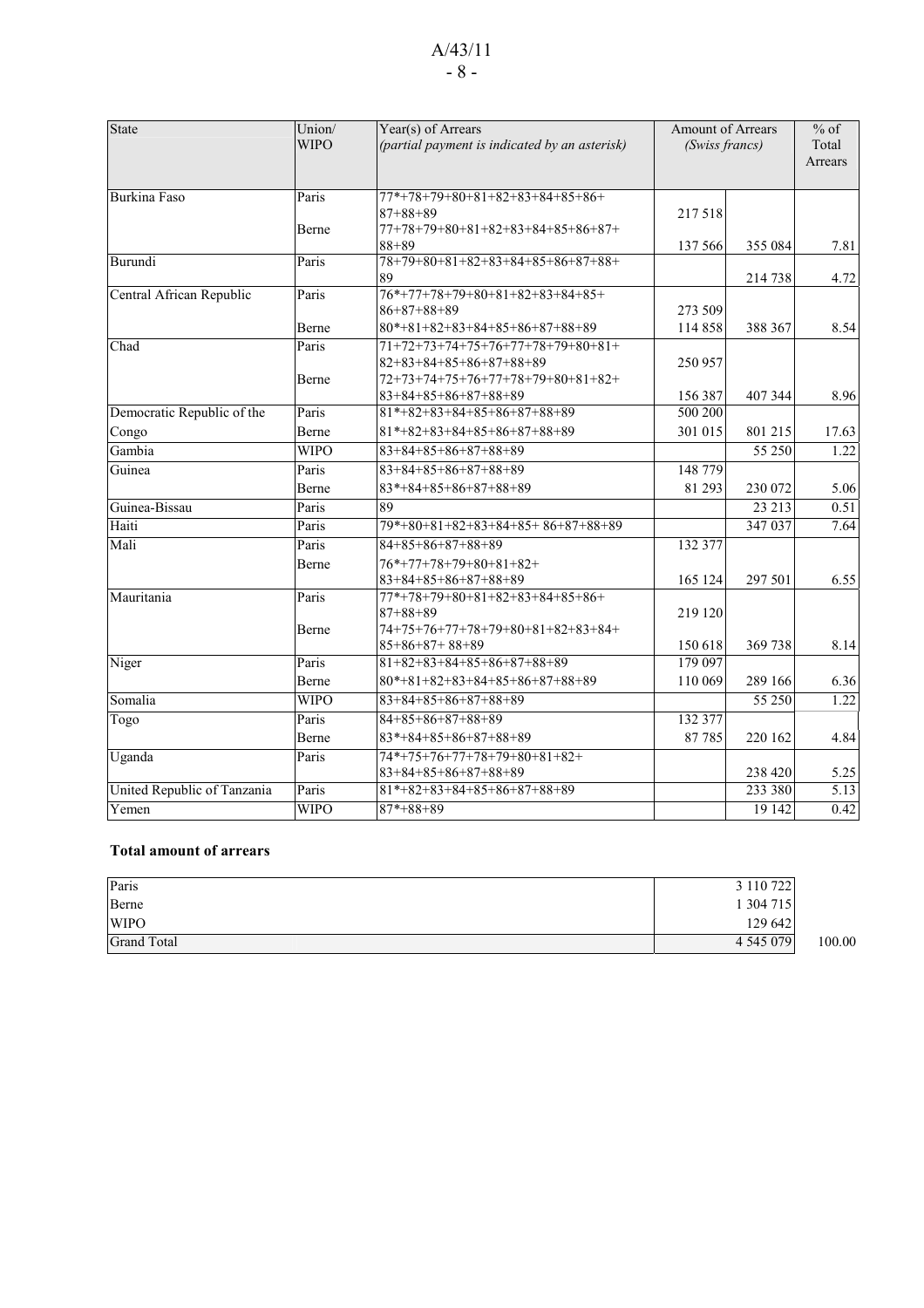# المبالغ المستحقة لصناديق رؤوس الأموال العاملة

~ يبيّن الجدول النتالي المبالغ المستحقة في ٢١ سبتمبر /أيلول ٢٠٠٧ علـــى الـــدول لأغــــر اض صناديق روَّوس الأموال العاملة الَّتي تم إنشاؤها، وهي صندوقا اتحادين مُمــولَّيْن مـــن الاشـــنز اكات (باريس وبرن). وستحاط الجمعيات علما بأية مبالغ تسدد للمكتب الدولي ما بين ٢١ و ٢٤ سبتمبر/أيلول ٢٠٠٧ لدى النظر في هذه الوثيقة.

| <b>State</b>                     | Union | Amount due<br>(Swiss francs) |
|----------------------------------|-------|------------------------------|
| Burundi                          | Paris | 7508                         |
| Central African Republic         | Paris | 943                          |
| Chad                             | Paris | 6 3 7 7                      |
|                                  | Berne | 8 3 5 7<br>1980              |
| Democratic Republic of the Congo | Paris | 14 057                       |
|                                  | Berne | 15 784<br>1 727              |
| Dominican Republic               | Paris | 2 0 5 1                      |
| Guinea                           | Paris | 7 5 0 8                      |
|                                  | Berne | 10 423<br>2915               |
| Iraq                             | Paris | 6 6 6 5                      |
| Mauritania                       | Paris | 1854                         |
| Niger                            | Paris | 1719                         |

#### **Total amount due towards the Working Capital Funds**

| Paris Union        | 48 682 |
|--------------------|--------|
| Berne Union        | 6 622  |
| <b>Grand Total</b> | 55 304 |

## التغييرات التي طرأت على الاشتراكات المتأخرة وصناديق رؤوس الأموال العاملة .<br>خلال السنوات العشر السابقة

^– يشير الجدول النالي إلى مبالغ الاشتر اكات المتأخر ة (ومنـها الاشتر اكات المتـــأخر ة "المجمـــدة" للبلدان الأقل نموا) وصناديق رؤوس الأموال العاملة منذ سنة ١٩٩٧.

| Arrears in contributions as of December 31 (millions of francs) |                      |                              |                  |            |       |  |
|-----------------------------------------------------------------|----------------------|------------------------------|------------------|------------|-------|--|
| Year                                                            | Unitary contribution | Contribution-financed Unions | "Frozen" arrears | <b>WCF</b> | Total |  |
| 1997                                                            | 5.0                  | 6.4                          | 4.7              | 0.1        | 16.2  |  |
| 1998                                                            | 4.2                  | 6.2                          | 4.7              | 0.1        | 15.2  |  |
| 1999                                                            | 3.9                  | 5.7                          | 4.7              | 0.1        | 14.4  |  |
| 2000                                                            | 4.9                  | 5.4                          | 4.7              | 0.1        | 15.1  |  |
| 2001                                                            | 3.9                  | 5.0                          | 4.7              | 0.1        | 13.7  |  |
| 2002                                                            | 3.0                  | 4.3                          | 4.6              | 0.1        | 12.0  |  |
| 2003                                                            | 4.4                  | 4.1                          | 4.6              | 0.1        | 13.2  |  |
| 2004                                                            | 3.1                  | 3.9                          | 4.6              | 0.1        | 11.7  |  |
| 2005                                                            | 3.4                  | 3.8                          | 4.6              | 0.1        | 11.9  |  |
| 2006                                                            | 4.1                  | 3.8                          | 4.5              | 0.1        | 12.5  |  |